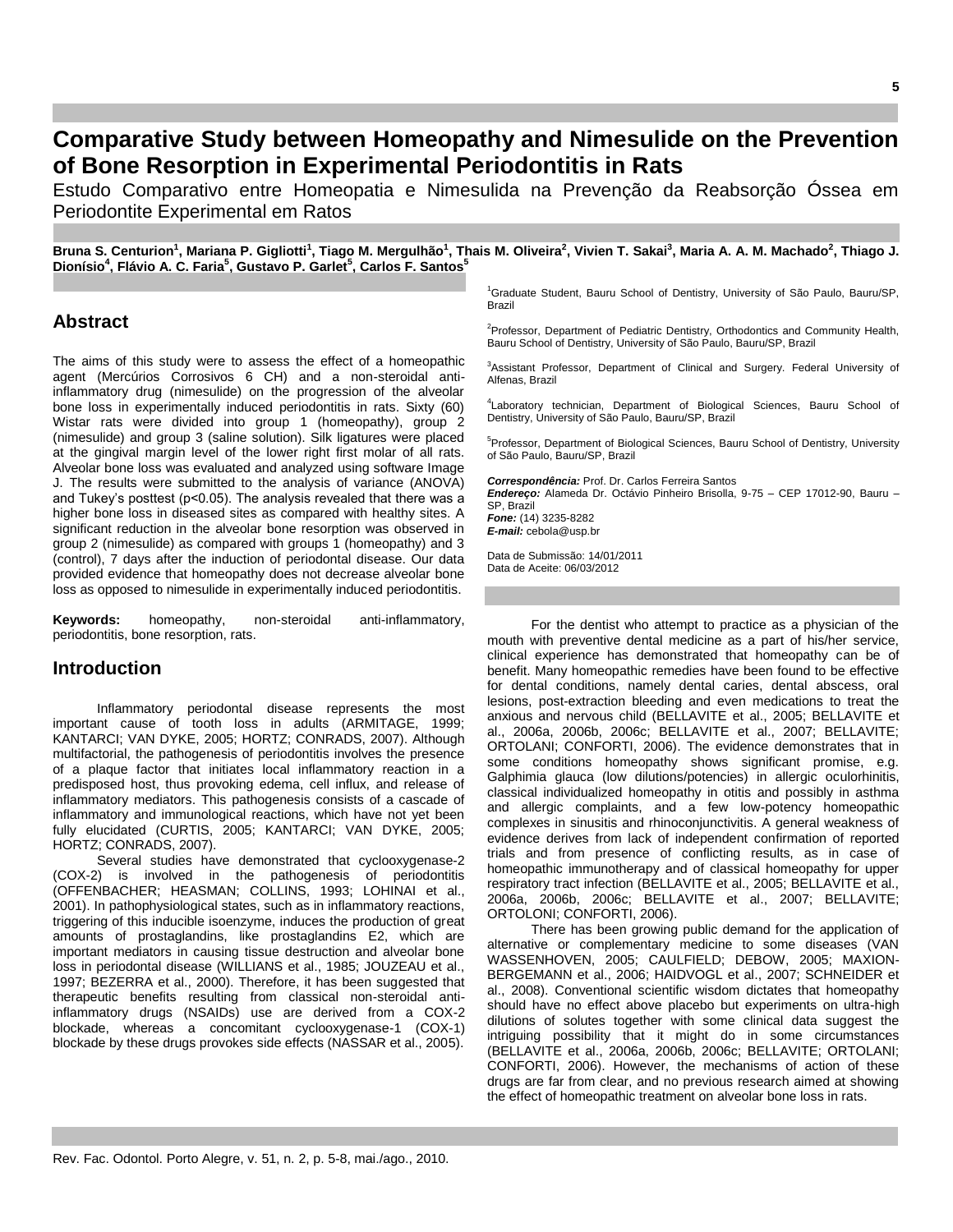Therefore, the aim of this study was to compare and evaluate whether homeopathy and nimesulide, a preferential COX-2 inhibitor, alter alveolar bone loss during the progression of experimentally induced periodontitis in rats.

# **Materials and Methods**

#### **Animals and induction of periodontal disease**

The Institutional Experimentation Committee for Animal Experiments approved the protocol for this study (protocol # 01/2006). Sixty (60) male Wistar rats weighing 300 g were separated into group 1 (Homeopathy - Mercúrios Corrosivos 6 CH (dilution: etílico alcohol 30%) – for 3 consecutive days, 2 drops every 8 h; 4th – 10th day, 2 drops every 4 h; 11th – 30th day, 2 drops every 2h; n=20), group 2 (Nimesulide, 2.83 mg/kg, every 12h, Novaquímica Sigma Pharma Natures Plus, Hortolândia/SP, Brazil; n=20) and group 3 (Control; 0.1 mL of 0.9% saline solution every 12 h; n=20). The experimental periodontitis model in rats was described previously (OLIVEIRA et al., 2008; RODINI et al., 2008). The rats were anesthetized with Tiopental (Thiopentax®, 60 mg/kg – intraperitoneally) and received surgically a silk thread ligature around the lower right first molar in a submarginal position to induce experimental periodontitis. The animals were euthanized after 3 and 7 days by excess of anesthetic. The animals were housed in temperature-controlled rooms and received water and food ad libitum.

#### **Measurement of Alveolar Bone Loss**

The left and right maxillary were stained with aqueous methylene blue (1%) in order to differentiate bone from teeth by an examiner previously trained and calibrated. Bone loss was analyzed using software Image J (The National Institutes of Health – NIH) to measure the distance between the cusp tip and alveolar bone crest. In these conditions, the alveolar bone landmark was determined by methylene blue staining that clearly determines the cemento-enamel junction to the alveolar bone crest. The measurements were made along the long axis of the vestibular root surfaces of all molar teeth. Total alveolar bone loss was obtained by measurements expressed in mm (FERNANDES et al., 2007).

#### **Statistical Analysis**

The statistical significance was assessed by ANOVA, followed by multiple comparisons with Tukey's test. A statistically significant difference was considered if p<0.05.

## **Results**

A clinical macroscopic analysis of the right and left mandibular first molars was performed for each animal, verifying the presence of alveolar bone loss and consequent tooth mobility (Fig 1, upper panel).

The analysis of alveolar bone loss revealed that there was a statistically significant difference in diseased sites as compared with healthy sites (left side without ligature) in all groups and periods studied. A statistically lower level (p<0.05) of alveolar bone loss was observed in group 2 (nimesulide) as compared with groups 1 (homeopathy)  $(p= 0,0094)$  and 3 (control) ( $p= 0,0376$ ), 7 days after the induction of periodontal disease (Fig 1, lower panel).

Double measurements of the alveolar bone loss of 30 specimens were performed within the period of two week by a single, calibrated, blind examiner. A correlation was obtained between the 2 measurements, and verified by intra-class correlation coefficient (ICC  $= 0.79$ ).





Figure 1 – Illustrative effect of homeopathy, nimesulide and saline solution on the alveolar bone loss in experimentally-induced periodontal disease in rats (upper panel) as well as values expressed as mean ± standard error of mean (lower panel). \* indicates statistically significant difference in comparison with homeopathy (p<0.05).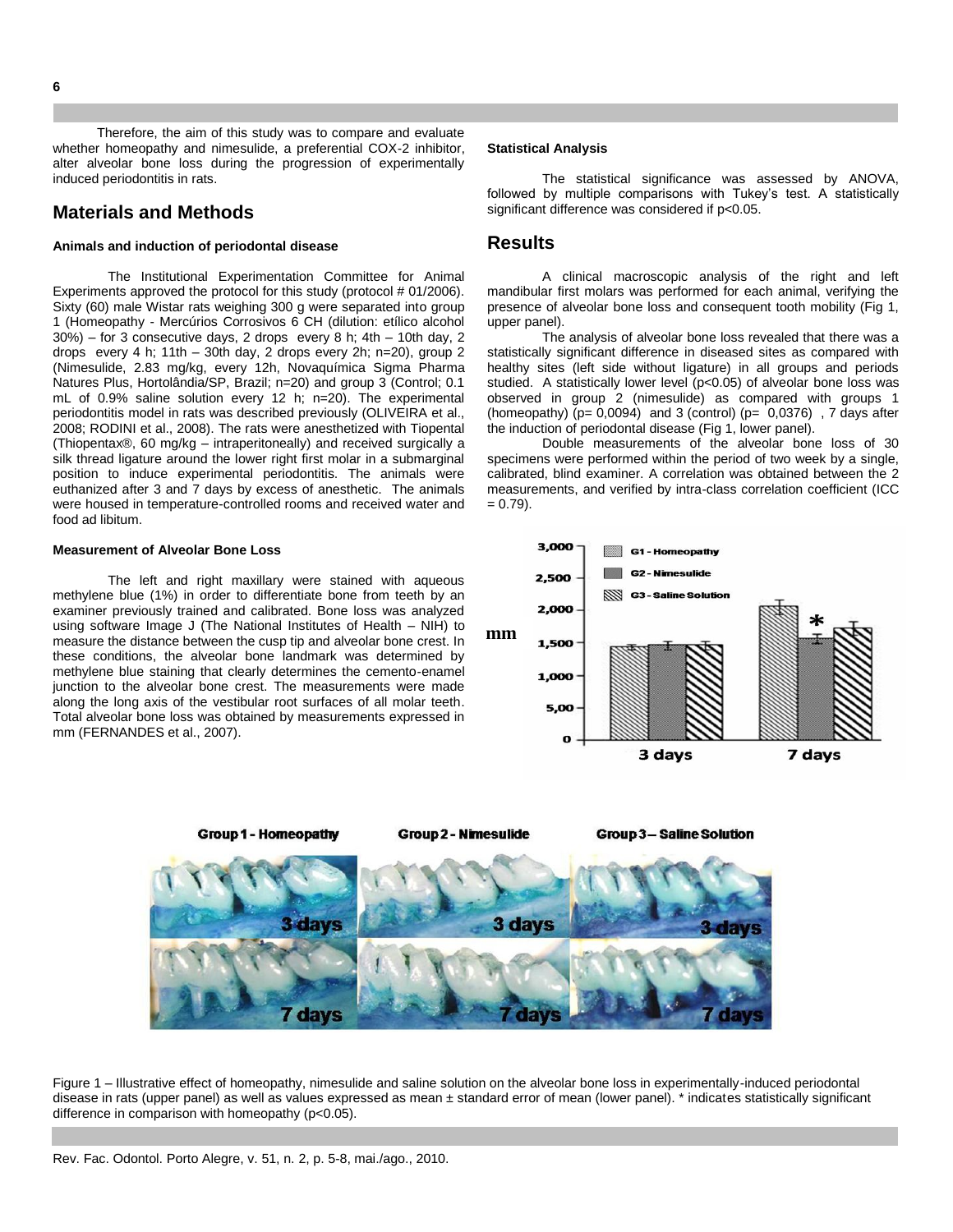# **Discussion**

There is evidence that animals treated with various antiinflammatory drugs show less periodontal destruction (WILLIANS et al., 1985; BEZERRA et al., 2000; MORTON et al., 2001; BEZERRA et al., 2002; ALENCAR et al., 2002; LEITÃO et al., 2004; BHAT; SARGOD; GEORGE, 2005; OLIVEIRA et al., 2008). Rats have been extensively used to study the effects of these drugs in the periodontium. In the present study, the rat model of periodontitis, which comprises a ligature around the tooth, was utilized (OFFENBACHER; HEASMAN; COLLINS, 1993; JOUZEAU et al., 1997; KHUDA-BUKHSH, 2003; BHAT; SARGOD; GEORGE, 2005; RODINI et al., 2008; OLIVEIRA et al., 2008). This model is characterized by accumulation of biofilm, flattening and displacement of the gingival crest, increasing of the number of bacteria on the dentogingival area and alveolar bone loss (OFFENBACHER; HEASMAN; COLLINS, 1993). Thus, it may be considered an acceptable model for the study of periodontal disease.

In the present study, we studied the effect of a homeopathic agent (Mercúrios Corrosivos 6 CH) and a non-steroidal antiinflammatory drug (nimesulide) on the alveolar bone loss progression in experimentally induced periodontitis in rats. Non-steroidal antiinflammatory drugs can be given for pain, but these drugs are not always tolerated. There is an increasing trend among physicians and dentists in many countries, towards the use of complementary and alternative medicine (CAM) in addition to, and in some cases instead of conventional medicine (JONAS ; KAPTCHUK; LINDE, 2003; SCHNEIDER et al., 2008). Growing popularity of CAM in the public sector is reflected in the scientific community by an increased number of research articles assessing its therapeutic effects. Homeopathy is one of the most widespread and most controversial forms of CAM (CAULFIELD; DEBOW, 2005; WITT et al., 2005; KEIL et al., 2008). Results suggest lower costs for CAM than for conventional patients, but the limited methodological quality lowers the significance of the available data. Further well-designed studies and models are required (WITT et al., 2005; MAXION-BERGEMANN et al., 2006; KEIL et al., 2008).

This study revealed that the groups treated with nimesulide and homeopathy showed significant difference at 7 days after the induction of periodontal disease. The administration of nimesulide prevented the onset of significant bone loss at 7 days after induction of periodontal disease when compared with homeopathy and control. Nimesulide is a non-steroidal anti-inflammatory drug (NSAID) that preferentially inhibits COX-2, and is not only a potent inhibitor of acute exudation but also an intense inhibitor of bone destruction. Other works confirmed that the COX-2 preferential inhibitors can be effective in preventing alveolar bone loss in experimental periodontitis in rats (JOUZEAU et al., 1997; MORTON et al., 2001; BEZERRA et al., 2002; ALENCAR et al., 2002; OLIVEIRA et al., 2008).

Based on the findings of the present study and due to the current lack of evidence-based homeopathic treatment for periodontal diseases, the homeopathy cannot considered a possible effective alternative for periodontitis. The current situation is that few and rather small groups are working on laboratory models for homeopathy. Regarding the interpretation of data in view of the simile principle, we observe that there are different levels of similarity and that the laboratory data give support to this principle, but have not yet yielded the ultimate answer to the action mechanism of homeopathy. Evidence of the biological activity in vitro of highly diluted-dynamized solutions is slowly accumulating, with some conflicting reports (BELLAVITE et al., 2005; BELLAVITE et al., 2006a, 2006b, 2006c; BELLAVITE et al., 2007; BELLAVITE; ORTOLONI; CONFORTI, 2006). While clinical effects of some homeopathic drugs could be convincingly shown, one of the greatest objections to this modality lies

in its inability to explain the mechanism of action of the microdoses based on scientific experimentations and proofs.

Though many aspects of the mechanism of action still remain unclear, serious efforts have now been made to understand the molecular mechanisms of biological responses to the potentized form of homeopathic drugs (JONAS; KAPTCHUK; LINDE, 2003; SCHNEIDER et al., 2005; BELLAVITE et al., 2005; BELLAVITE et al., 2006a, 2006b, 2006c; BELLAVITE et al., 2007; BELLAVITE; ORTOLONI; CONFORTI, 2006; SCHNEIDER et al., 2008). Many other questions should be prioritized, such as the potential of homeopathy to avoid invasive procedures and the long-term effects of homeopathy in preventing chronic complications (VAN WASSENHOVEN et al., 2005; OBERBAUM et al., 2005). Further studies should be performed to explore the various aspects that are not yet elucidated.

### **Conclusion**

Our data provided evidence that the systemic therapy with COX-2 preferential inhibitors can modify the progression of periodontitis by decreasing alveolar bone loss and that homeopathy may not be considered a promising agent in the treatment of periodontal disease.

### **References**

ALENCAR, V.B.M. et al. Disodium chlodronate prevents bone resorption in experimental periodontitis in rats. **J. Periodontol.**, Chicago, v. 73, no. 3, p. 251-256, Mar. 2002.

ARMITAGE, G.C. Development of a classification system for periodontal diseases and conditions. **Ann. Periodontol**., Chicago, v. 4, no.1, p.1-6, Dec. 1999.

[BHAT, S.S.;](http://www.ncbi.nlm.nih.gov/entrez/query.fcgi?db=pubmed&cmd=Search&itool=pubmed_Abstract&term=%22Bhat+SS%22%5BAuthor%5D) [SARGOD, S.S.;](http://www.ncbi.nlm.nih.gov/entrez/query.fcgi?db=pubmed&cmd=Search&itool=pubmed_Abstract&term=%22Sargod+SS%22%5BAuthor%5D) [GEORGE, D.](http://www.ncbi.nlm.nih.gov/entrez/query.fcgi?db=pubmed&cmd=Search&itool=pubmed_Abstract&term=%22George+D%22%5BAuthor%5D) Dentistry and homeopathy: an overview. **Dent. Update**, Guildford, v. 32, no. 8, p. 486-488, 491, Oct. 2005.

BELLAVITE, P. et al. Immunology and homeopathy. 1. Historical background. **Evid. Based Complement. Alternat. Med.**, Oxford, v. 2, no. 4, p. 441-452, Dec. 2005.

BELLAVITE, P. et al. Immunology and homeopathy. 2. Cells of the immune system and inflammation. **Evid. Based Complement. Alternat. Med**., Oxford, v. 3, no. 1, p.13-24, Mar. 2006a.

BELLAVITE, P. et al. Immunology and homeopathy. Clinical studiespart 1. **Evid. Based Complement. Alternat. Med.**, Oxford, v. 3, no. 3, p. 293-301, 2006b.

BELLAVITE, P. et al. Immunology and homeopathy. 4. Clinical studies-part 2. **Evid. Based Complement. Alternat. Med.**, Oxford, v. 3, no. 4, p. 397-409, Dec. 2006c.

BELLAVITE, P. et al. Immunology and homeopathy. 5. The Rationale of the 'Simile'. **Evid. Based Complement. Alternat. Med.**, Oxford, v. 4, no.2, p.149-163, June 2007.

BELLAVITE, P.; ORTOLANI, R.; CONFORTI, A. Immunology and homeopathy. 3. Experimental studies on animal models. **Evid. Based Complement. Alternat. Med.**, Oxford, v. 3, no. 2, p.171-186, June 2006.